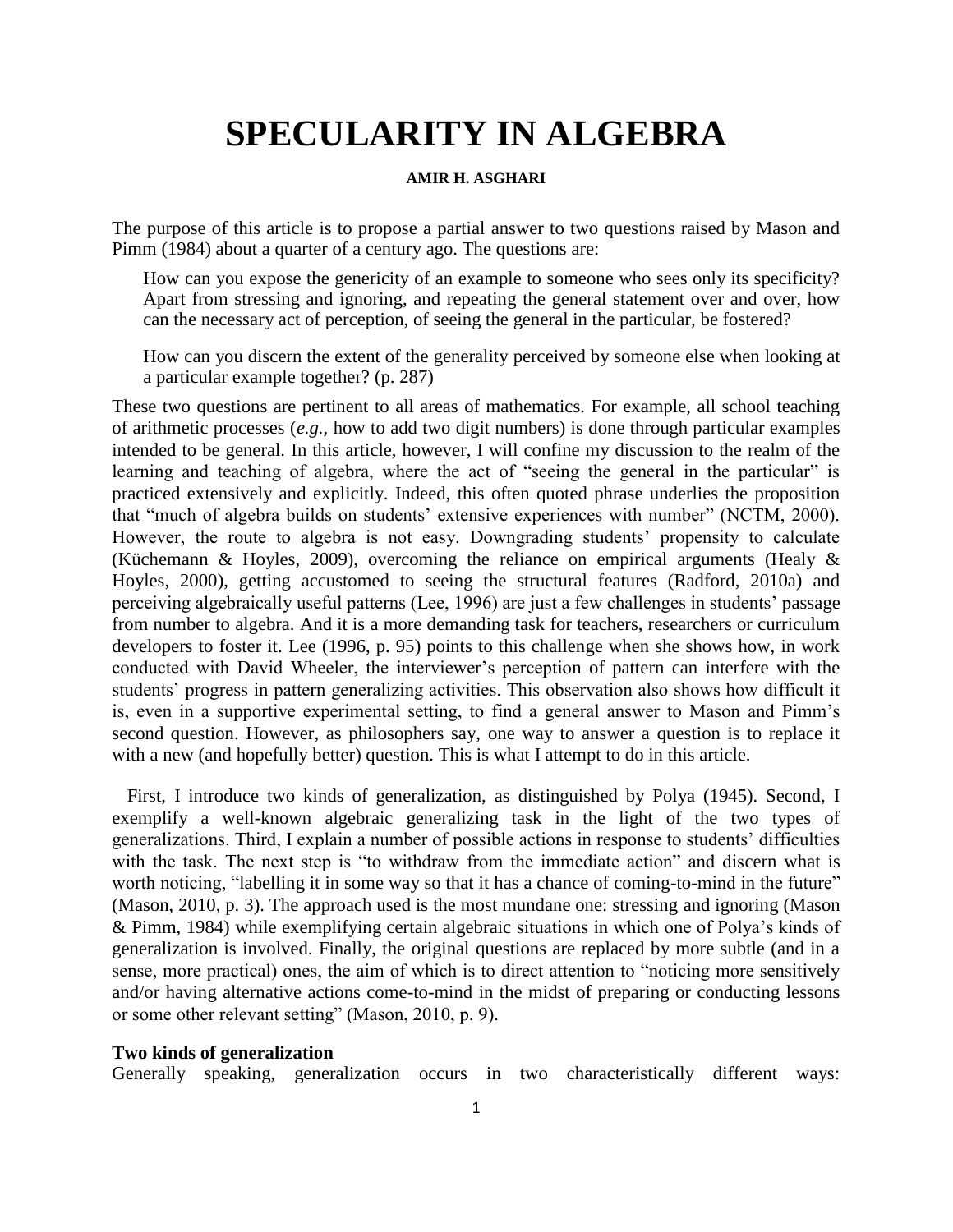"generalization is passing from the consideration of one object to the consideration of a set containing that object; or passing from the consideration of a restricted set to that of a more comprehensive set containing the restricted one" (Polya, 1945, p. 108). In the first type of generalization we generalize when we move from "one" to "any"; in the second type of generalization we generalize when we remove a *restriction*. The tension between the two types of generalizations is present in most algebraic tasks. For example, consider the following number trick expressed in the fashion of Sawyer (1943):

|      | Words                                         | Picture                                          | Algebra             |
|------|-----------------------------------------------|--------------------------------------------------|---------------------|
| I.   | Think of a number.                            |                                                  | $\boldsymbol{n}$    |
| Π.   | Add 4 to it.                                  | $\bigcup$ 0000                                   | $n + 4$             |
| III. | Take away the number<br>you first thought of. | $\circ \circ \circ \circ \circ$                  | $(n+4) - n$<br>or 4 |
| IV.  | The answer is 4.                              | $\begin{array}{ccc}\n0 & 0 & 0 & 0\n\end{array}$ | $(n+4) - n = 4$     |

*Table 1. Each bag is supposed to contain as many marbles as the number you thought of, whatever that was.*

Passing from the number of marbles in my bag to "as many marbles as the number you thought of, whatever that was" (Sawyer, 1943, p. 81), I have successfully done the first type of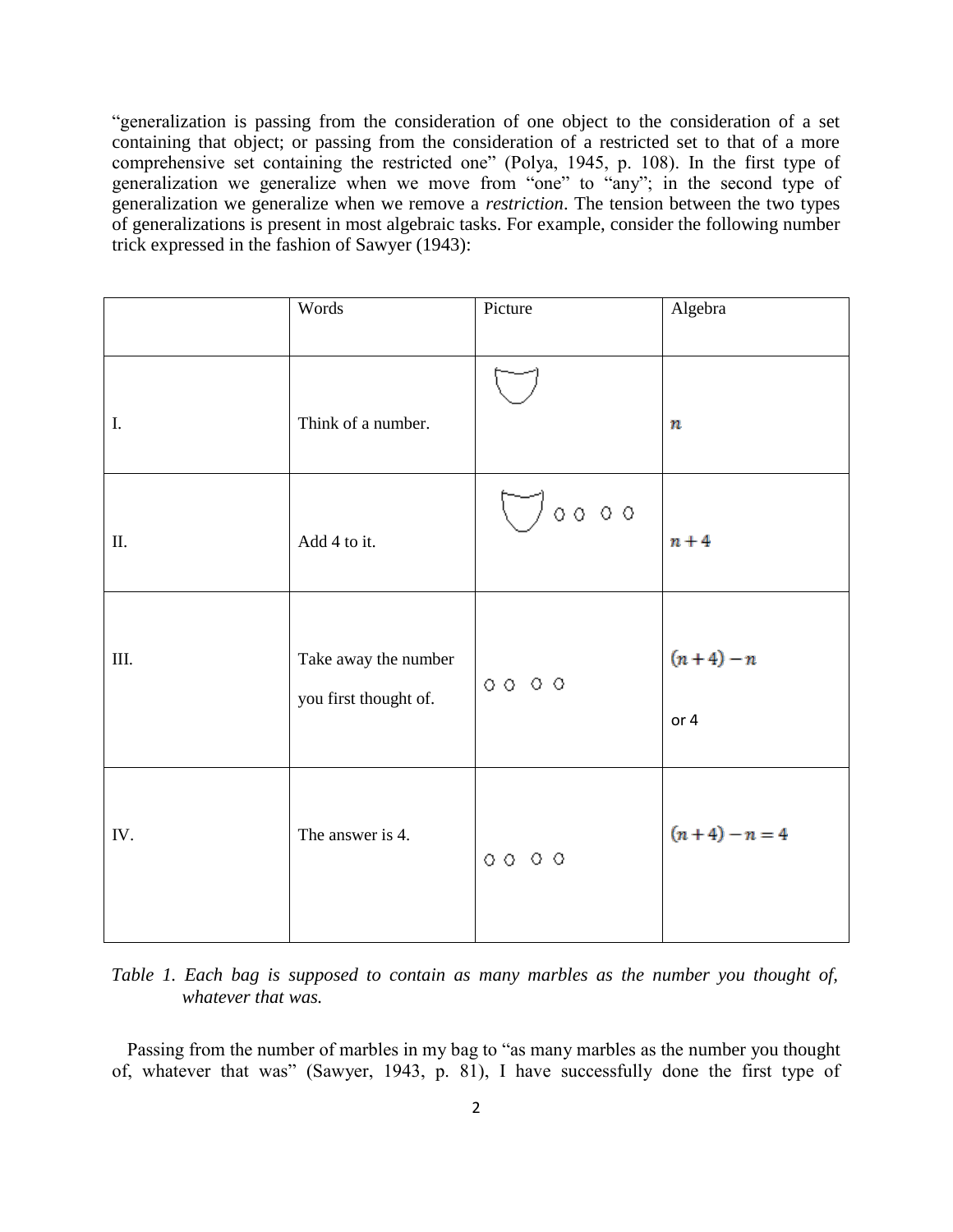generalization. Accordingly, *n* in the identity  $(n + 4) - n = 4$  is *naturally* restricted to natural numbers. However, with the introduction of new kinds of numbers we may remove that restriction and see that the identity also holds for these new numbers; this is the second type of generalization. Obviously, the bag of marbles is not a useful tool for the second type of generalization. In the next section, I argue that the use of such "transitional" language for the first type is not as straightforward as it seems.

#### **Transitional language**

The use of "a kind of 'transitional' language prior to the standard alphanumeric-based algebraic language" (Radford, 2000, p. 239) is an old and common pedagogical approach for teaching algebra and algebraic reasoning. In this approach, a bag (Sawyer, 1943), a cloud (Mason, Graham & Johnston-Wilder, 2005) or something similar is used to denote a number. Among many different uses of this approach in many different situations and for many different purposes, let us choose one that is most related to both introductory algebra and early deductive reasoning: its use in number tricks.

Different authors have treated these tricks differently. Sawyer (1943) suggests, "you think of a number—any number. We will think of this as marbles placed in a bag" (p. 82). Mason *et al.* (2005) suggest, "beside your chosen number in a second column, write a cloud" (p. 21). Of course, the critical issue is not just a matter of taste; it is the way that we use such "transitional" languages to encourage a student to shift from his or her number, to his or her friend's (friends') number(s), and then, to his or her enemy's (enemies') number(s). Not surprisingly, this is reminiscent of the three stages of convincing proposed by (Mason, Burton & Stacey, 1982): convince yourself, convince a friend, convince an enemy (p. 95). To see how such languages may or may not work, let us conduct a thought experiment, part of which is based on my own experiences.

Suppose I do a number trick with my class. The first step is to ask students to choose a number. The numbers will be of various magnitudes and, depending on the knowledge of my students, of different kinds. It is important to notice that each number is specific for the person who has chosen it. Then I give them the instructions and students do the calculation, line by line. Many of them get *the* number that I have decided on. The next step is for them to see that it is not *a* number, it is *the* number. If I am lucky, there are some students who miscalculated the numbers—if the number trick is not as simplistic as the one presented above for the sake of discussion, I can almost always count on such luck. I will name one of these students, Amir.

Amir's friends, who are already convinced, ask him to disclose his starting number. They do the calculations together, find Amir's mistakes and get *the* result. Consider the degree of specificity of Amir's starting number: at the outset it was certainly specific for him, but less specific for his friends; it was just Amir's starting number. Upon dis-closing the starting number it becomes specific for all. Yet there is no structure in view, although they are now all convinced of Amir's mistake.

What if Amir plays the role of an enemy who does not like to disclose his starting number? "Let us find it by force", some students suggest (this is indeed based on my own experience). This suggestion is a fierce attempt to make the number specific. I will try something more peaceful: think of Amir's number as marbles placed in a bag. What if it is not a whole number? This is a minor problem, compared to the great loss of specificity. The pretend number of the pretend marbles placed in a pretend bag is not Amir's number any-more; it is nobody's number. It is a jump too quick from *the* number to *any* number. Children at a very young age "have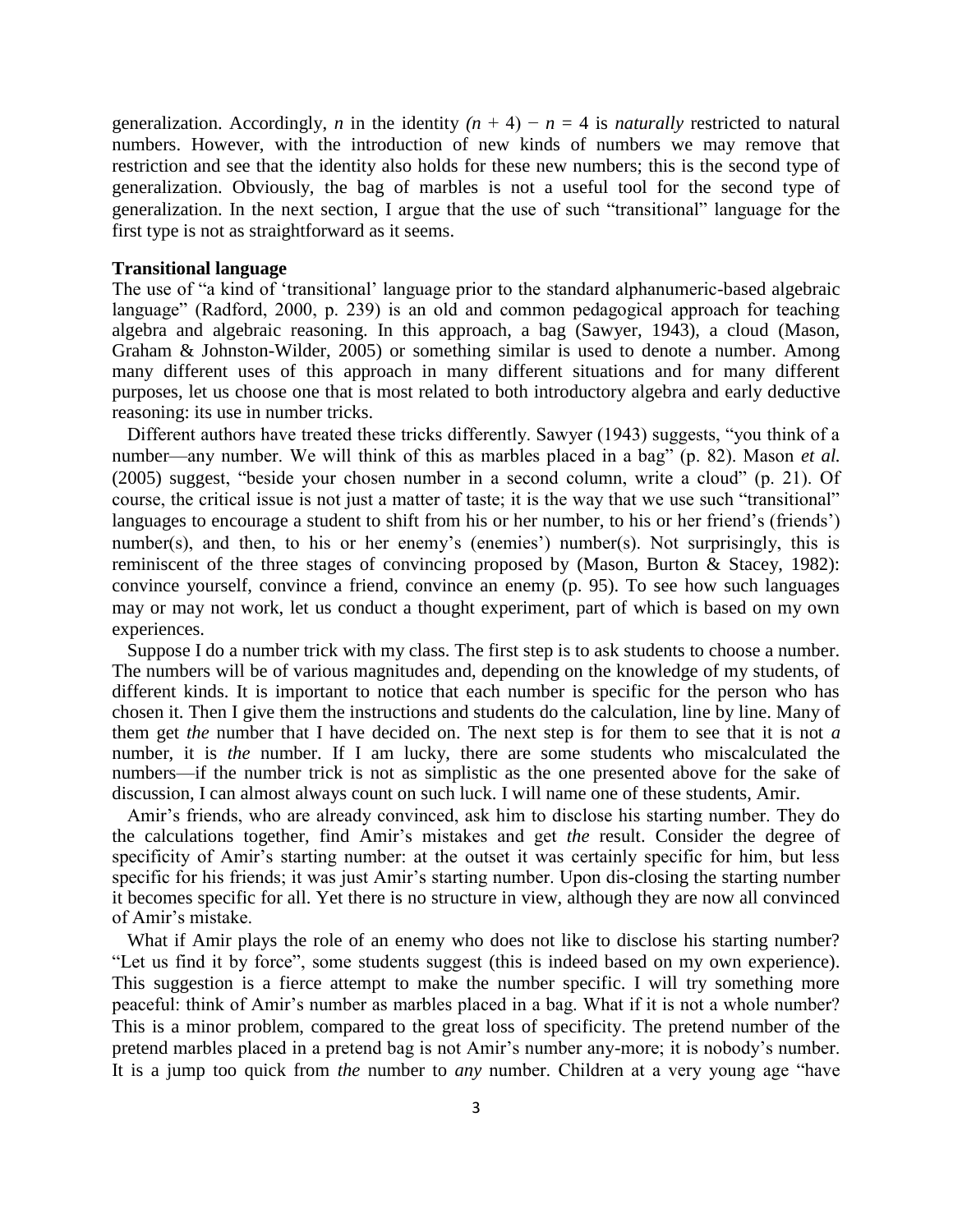difficulty in seeing the real as a special case of the possible" (English, 1991, p. 452). I would not do a number trick with concrete-operational children. However, it seems that there is a bit of that stage with formal-operational students, since what I want is to help them to see the specific as a special case of the general. As implied, the little bag as used here has little respect for this long experienced difficulty. Should I use a little cloud instead?

The use of a little cloud for denoting a number that some-one faraway is thinking of (Mason *et al.,* 2005) has more or less the same problem as the use of a little bag, although it is neutral to the nature of the number thought of. The approach of writing a cloud *beside* the chosen number simply does not work here since it is Amir's number, not mine. Much worse, it is badly reminiscent of the object-like perception of letters—so-called fruit salad algebra and shorthand names (MacGregor & Stacey, 1997). There would be little (if any) algebraic (as opposed to pictorial) difference between a *c*loud, a *c*oconut, or a letter, say *c*, if it does not help students to distinguish between the objects themselves and the number of them, or the varying numbers they stand for (Tirosh, Even & Robinson, 1998). Remember those students who, after seeing a proof of the divisibility of the expression  $E = n^3 - n$  by 6, were not at all sure whether or not it is also divisible by 6 for  $n = 2357$  (see Fischbein, 1983). It seems that the loss of specificity is at stake here.

#### **Specularity**

Let me go back to Amir and ask him to write his number on a little piece of paper. I fold the paper to avoid the disclosure of his number. Now I can do whatever I could do with a little bag or a little cloud. In doing so, I have turned his specific number into what I call a *specular number:* a specular number is *spec*ific for the chooser, but it is treated as a parti*cular,* nonspecific number; it is a stepping-stone towards the general. In general, specularity best serves the first type of generalization in which we move from "one" specific object to a "set" containing that object; the set could be restricted naturally (*e.g.,* a bag of marbles) and/or by the perception of the objects involved. The following example of early algebra illustrates this latter point. It also sheds light on the meaning and applicability of specularity itself.

The example is about Arti, a boy that at the time of this "friendly talk" was 6 years old. He knew the numbers from 1 to 10 by their names. More importantly, he was aware of each number in the range 2 to 10 as a combination of various two smaller numbers. He also knew the numbers from 11 to 20, not by their names but as combinations of 10 and another number in the range of 1 to 10. I regarded Arti as a successful product of a master's research study, which aimed to develop young children's number sense [1]. The research was based on Neuman's ideas as described by Marton and Booth (1997):

The capability of experiencing a number between 1 and 10 as all possible combinations of two parts enables one to handle an unlimited number of situations in which either one of the two parts of the whole is unknown—subtraction and missing addend in the former case and addition in the latter. What is more, larger numbers can now be experienced as combinations of their parts. The numbers between 11 and 20, in the first place, can now be experienced as combinations of numbers between 1 and 20, in particular as combinations of 10 and another number in the range. (p. 61)

At the time of this spontaneous talk, Arti was playing with his toys: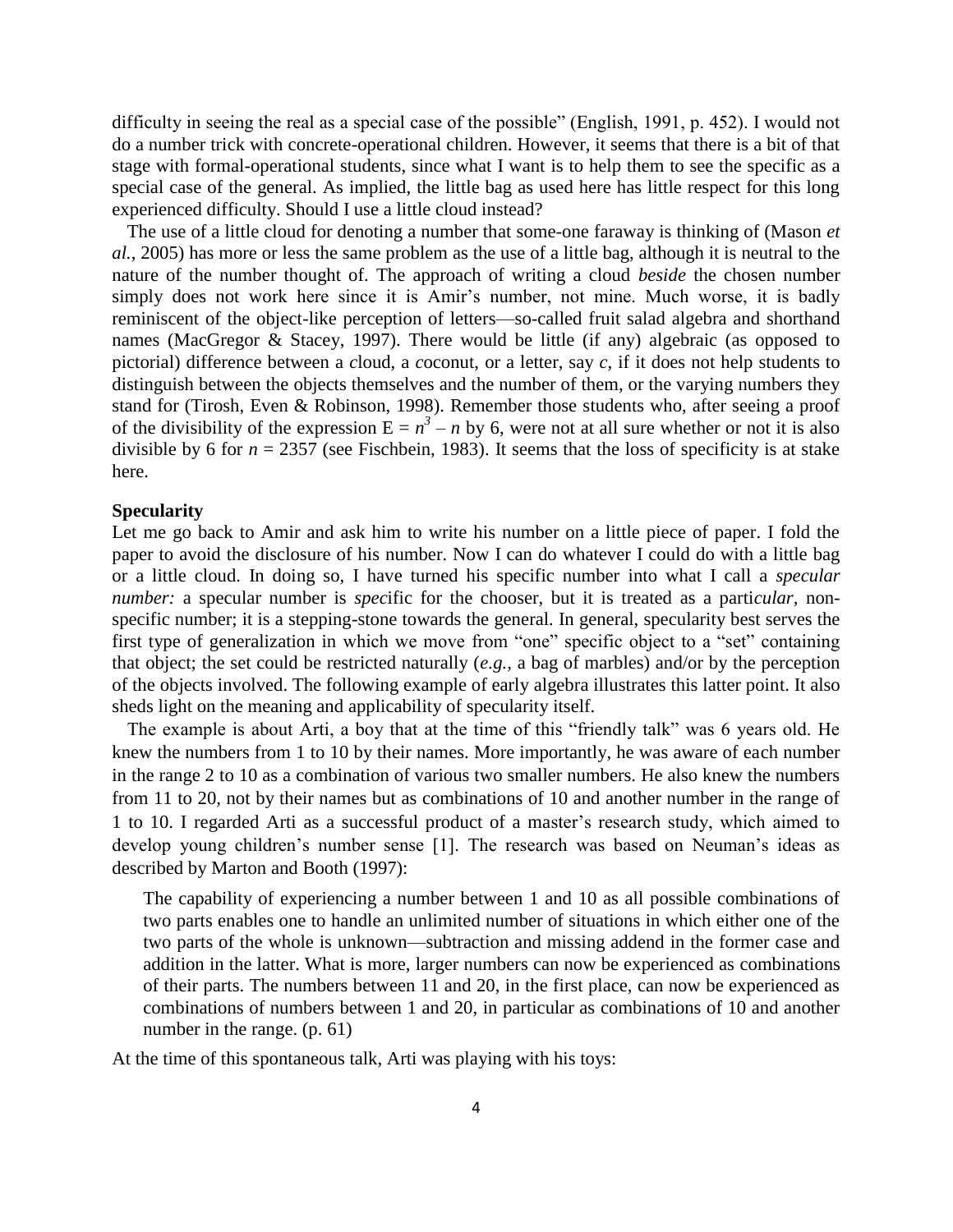- *Me:* A friend of mine wanted you to solve a problem for her [Arti enjoys solving other people's problems]
- *Arti*: What is that?
- *Me:* She told me a number; oops, I am sorry I have forgotten it. Wait for a second. I remember some-thing: she wanted to take away "five" from it and then add "seven".
- *Arti*: Could you please, please, phone her to find out her number?
- *Me:* I am sorry; I haven't got her phone number. But she just wanted to know whether she gets a bigger or smaller number.

Arti was obviously puzzled by the question. The whole question was meaningless for him. He should take away 5 from a somehow mysterious number, the number that my friend thought of and then add 7 to *it*. Note that here the non-specificity of the "starting number" is being carried to the "middle number" and then to the "final number". As a result, it was hard for Arti to comprehend which number is taken away from which number and which number is added to which number [2]. Arti needed some specific numbers to rely on but I wanted him to think of a particular, non-specific number. Of course, specularity is in play here.

Arti was playing with Lego blocks kept in a bucket. At that moment, there were some Lego blocks in the bucket and some on the floor. I took out five blocks from the bucket and then put seven blocks in the bucket. I rephrased the question according to the elements of the new situation. The whole problem took on a new light for Arti. Not only could he now apprehend that there are more blocks in the bucket, but he could also argue for the number of extra blocks as well:

*Arti*: Five [blocks] goes for that [taken out blocks] and two new [blocks] go in.

This is an amazing argument for a child of Arti's age. More-over, in the subsequent questions, he successfully worked with different combinations of taken away and added blocks and later on just taken away and added numbers. But, how did the bucket of Lego blocks facilitate his argument?

The use of "hands-on" material helped him. However, it is now widely recognized that "although concrete materials may be helpful for students to learn algebra, it is not the materials themselves that provide algebraic meaning or understanding" (Foster, 2007, p. 163). Thus, the problem is about the way the use of concrete materials may facilitate algebraic thinking. Here, the bucket worked for Arti in the same way as the folded paper mentioned above. First of all, it brought the level of the problem down from "think of my friend's number" to "think of *this* number". Of course, the number of the blocks in the bucket was not known to him. Rather, he could apprehend the blocks as a *specific whole.* The bucket itself was hiding the number of the blocks inside. However, we could disclose the number whenever we wanted. This made the variable (the number of the blocks in the bucket) specific, even while it was unknown (Radford, 2010b). In doing so, it helped him go beyond *intuited variables*—"something whose presence is only vaguely adverted through particular instances" (Radford, 2010b, p. 76)—to deal with variables in an explicit way. Indeed, both before and after this friendly talk, Arti could produce a similar argument with the help of his fingers and for any specific number representable on his fingers. The bucket helped him move from an *in-action operation* (in Radford's sense) represented on his fingers—to *explicit* operations with unknown numbers. This is an example of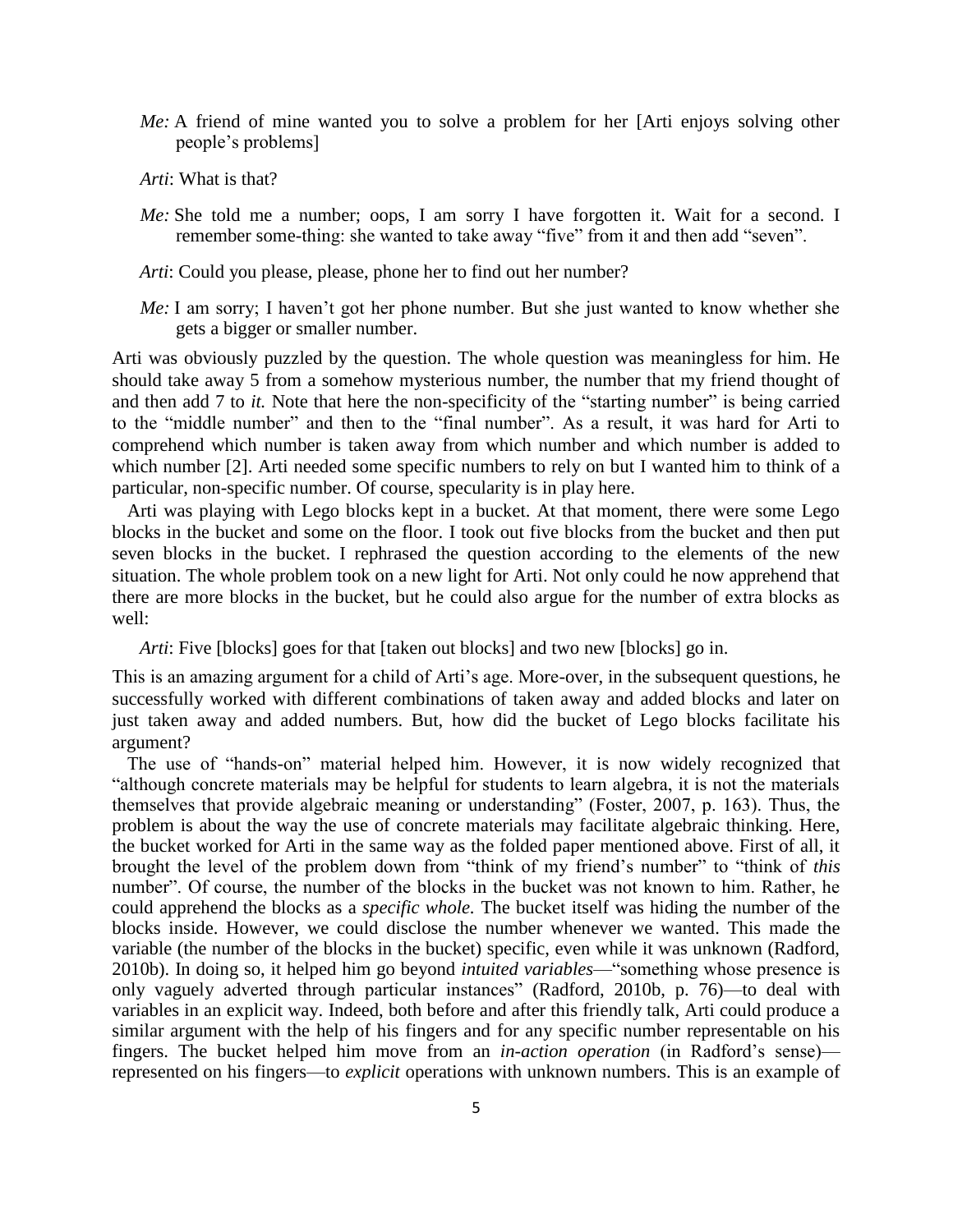the first type of generalization.

What if the starting number were smaller than the number we were planning to take away? Or what if it were not within the range of numbers known by Arti with their names? Or it were not a natural number at all? Notice how whatever restrictions Arti experiences, with the numbers, they are automatically carried to his thinking of other people's numbers. If there are such restrictions, they will be removed (the second type of generalization). However, such personal restrictions did not inhibit him from doing the first type of generalization. Some of these restrictions are only removed after several years of education. For example, the Lego blocks bucket or "the Pebblesin-the-Bag" activity (Davis & Maher, 1997) may also be used for developing the concept of negative number. Thus, as a teacher (or educator) it is important for us to realize which type of generalization we are trying to foster.

## **In the light of specularity**

Specularity has not come out of the blue. The notion of reducing the importance of a known number has been noticed in the literature. One notable example is the didactic tactic of "tracking arithmetic". Mason *et al.* (2005) look at the potential of arithmetic as a basis "for a transition from implicit to explicit algebraic thinking" (pp. 60-62). They suggest three recording methods for writing down an operation sequence: function machines, arrows or brackets. Interestingly, in terms of specularity, the last one differs from the first two. In the first two, the task is for students to record an operation sequence without a specific starting number. In the last one, the task is to record an operation sequence with a specific starting number while leaving it intact. For example, consider this sequence: add 5, multi-ply by 3, subtract 1. The learners start with a specific initial number, say 4, and record the sequence as follows:

 4 (4) + 5 ((4) + 5) × 3 (((4) + 5) × 3) − 1

As Mason *et al.* suggest, a "focus on operations makes the initial 4 much less important [and more specular], since it could change [so it can change]" (p. 61; brackets added).

The next task is to track the starting number through the other calculations (*i.e.,* do other arithmetic but do not touch the starting number). The result is the simplified version of the initial sequence into which the initial number is plugged but not yet calculated:  $(4) \times 3 + 14$ . The aim is to prompt the learners to see what would happen if the initial number were changed to another number; put simply, to see a specific equality as an identity. The specularity may be enhanced by a slight modification of the task [3]. The class is divided into several groups with each group consisting of three members. Each group works with its own sequence of operations and its own starting number. In each group, one member writes down the expressions using brackets, another member does all the calculations to get the final numerical answer, and the third member tracks the starting number. Now the groups find the "new" final answer resulting from the simplified expression of their own. It is a piece of magic: for each group, the "new" final answer is exactly the same as the "old" one [4]. The importance of each group's calculation sequence has been reduced and a *specific sequence* has been turned into a *specular sequence.* Meanwhile, the importance of each group's initial number has also been reduced: if that initial number works for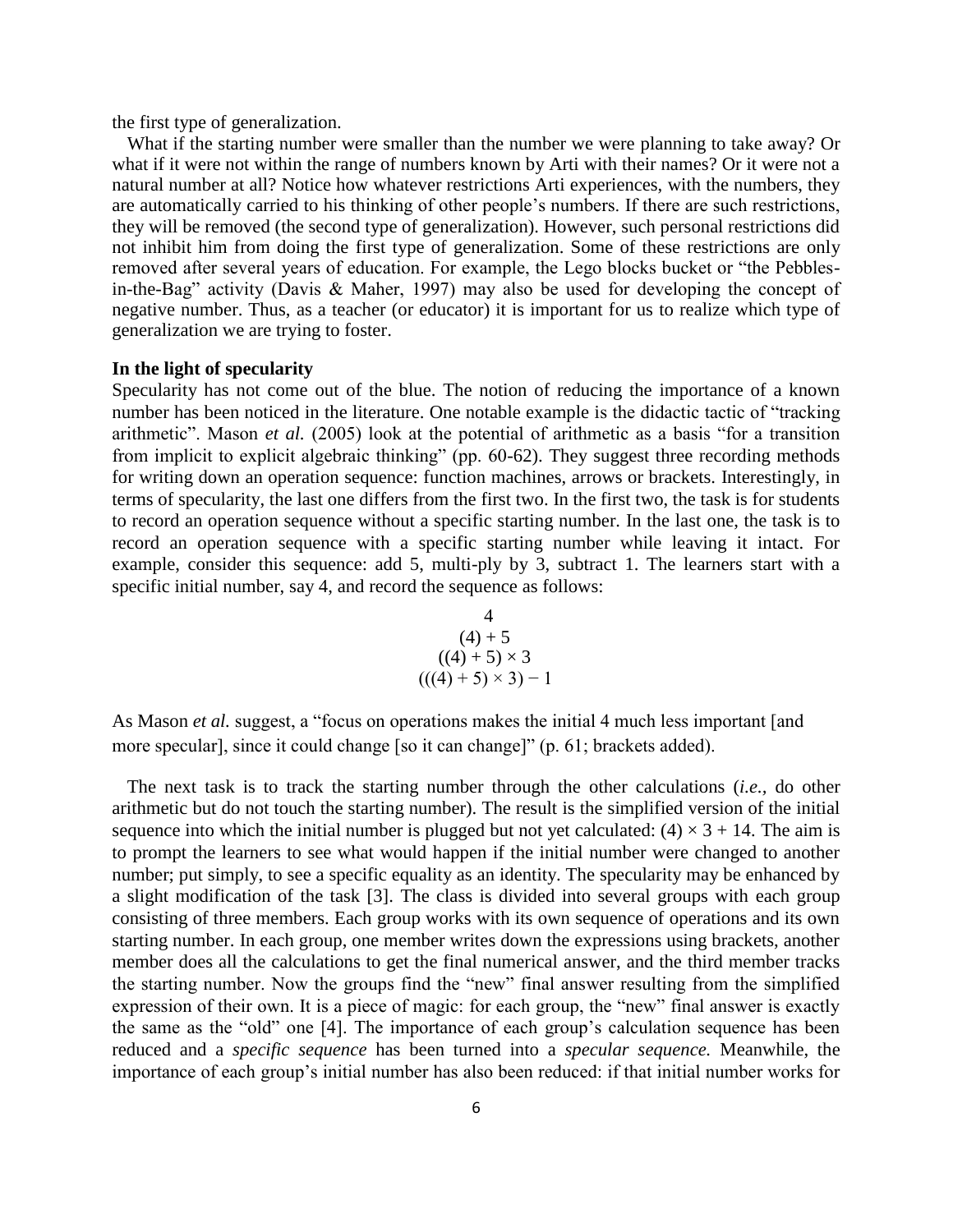one group, why should it not work for another? As a result, a *specific equality* has been turned into a *specular equality,* that is, an identity.

As suggested, from the three recording methods mentioned by Mason *et al.,* the use of brackets is better adapted to the specularity. I am not saying that the other two methods are necessarily useless or meaningless. In the preceding example, sooner or later you come to a point where the other recording methods can be useful: for example, when the learners start to see a seemingly specific equality as an identity or when you choose the final numerical answer of a sequence of operations and try to find an initial number [5]. Consider that the tasks and the proposed order of them rely on the kind of generalization involved. The same can be said about the use of some other tasks (approaches). For example, you may decide to get learners to work "with sets of possible values" rather than "particular values" and to "operate on *unknowns*" (represented by letters) (Carraher, Schliemann & Brizuela, 2001, p. 131). Of course it differs from specularizing, in which operating on knowns is respected as the first step, and the aim is to foster the first kind of generalization. Does the order of these approaches matter? It depends on which kind of generalization is required. It is important to keep this in mind when reading (or answering) Mason and Pimm's questions.

#### **Back to the initial questions**

*You teach (though wee learn not) a thing unknown To our late times, the use of specular stone, Through which all things within without were shown.*

John Donne, To the Countess of Bedford (1633)

Specular stone was an ancient stone through which light could pass if skilfully cut; otherwise, it was just a stone. Similarly, with a specular example, it is just an example, a specific example for the learner through which non-specificity could pass if skilfully used. Specularity prompts the learner to take a course of actions on a specular example, a specific example for the learner that is begging to be treated as a non-specific, particular example of its kind. If the whole process structures the learner's perception of the example at hand "by means of stressing and ignoring various key features", the example turns into a generic example that is "an actual example, but one presented in such a way as to bring out its intended role as the carrier of the general" (Mason & Pimm, 1984, p. 287).

Specularity and genericity are the duals of each other. They are different sides of the coin of the meta-mathematical notion of generalization. They both start with a certain object. The former focuses on the process acted on the object while the latter focuses on the structural features of the object: "unfortunately it is almost impossible to tell whether someone is stressing and ignoring in the same way as you are" (Mason & Pimm, 1984, p. 287). Fortunately, it is not that difficult to see whether someone is performing (rather than experiencing) in the same way that you are.

Specularity takes its strength from the two weaknesses of students: students' reliance on the specific and students' propensity to calculate. As a result, it best serves the first type of generalization in which the learner moves from "one" specific object to a restricted set containing that object. Now I can read and answer the initial questions within a more elaborated framework:

How can you expose the genericity of an example to someone who sees only its specificity?

For the same reason that it is not wise to foster a structural conception of a mathematical notion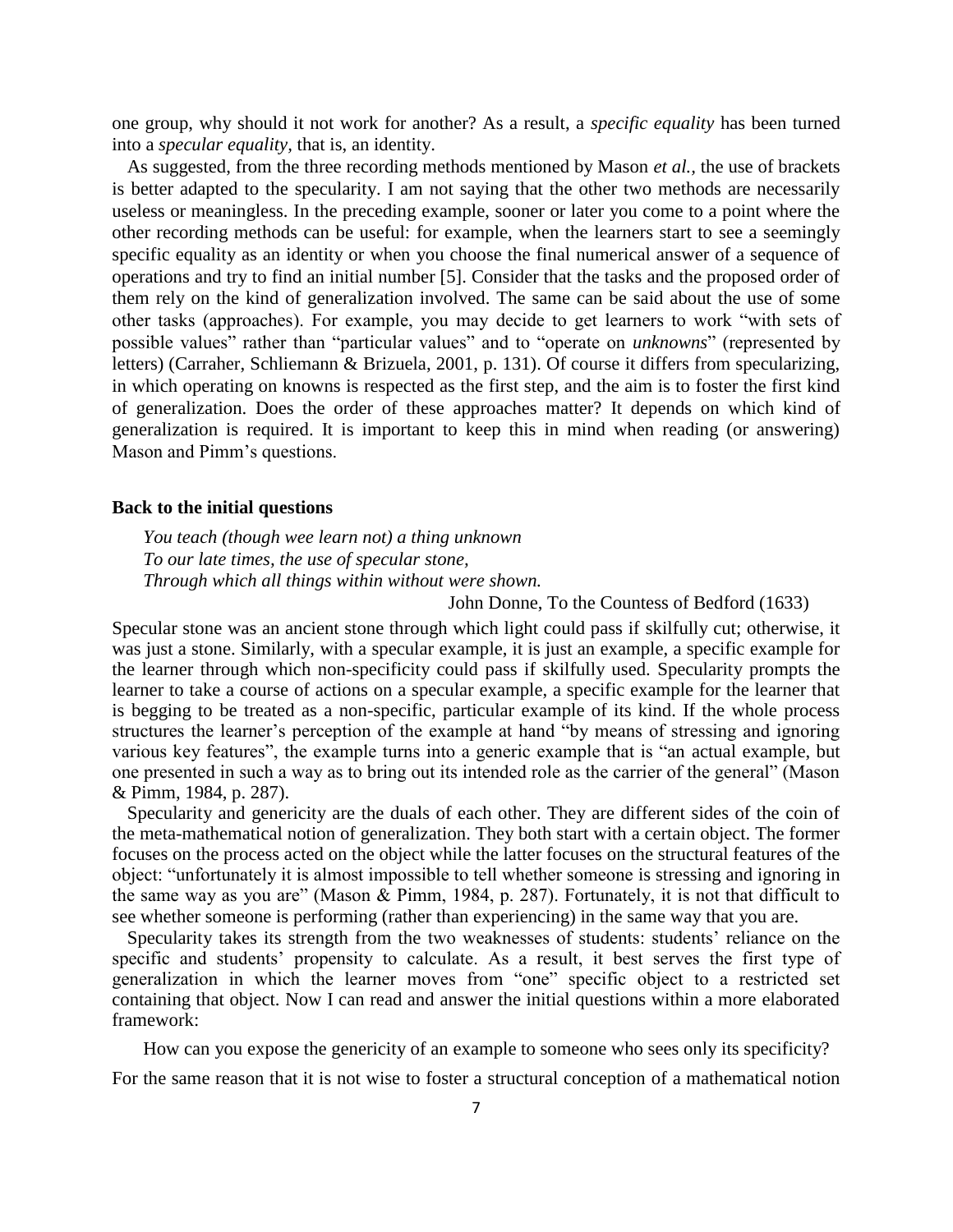before its operational conception (see, for example, Sfard, 1991), it is also not wise to put generecity before specularity. The learner should see the possibility of performing the same process on various already conceived objects of the same *kind* to disclose the structural properties of the objects acted upon and/or to "proceptually encapsulate" the process used (for the latter, see Gray & Tall, 1994). Genericity starts from the end, from a static object. As a result, apart from stressing and ignoring, and repeating the general statement over and over, there is little way to foster the necessary "act" of perception, of seeing the general in the particular. However, it is only a partial answer to the sub-question of the first question:

Apart from stressing and ignoring, and repeating the general statement over and over, how can the necessary act of perception, of seeing the general in the particular, be fostered?

As mentioned, there is little other way. However, if we read the question as below, the situation changes:

Apart from stressing and ignoring, and repeating the general statement over and over, how can the necessary act of perception, of *seeing the particular through the general,* be fostered?

First, note that the new version of the question turns the whole issue on its head. Moreover, this approach seems paradoxical, since it presupposes the general. The general in this case refers to the generality of certain already known general processes (like addition) that can be applied to an already known specific object. However, the specific object is just there to be treated as a nonspecific, particular example of its *kind*; that is, it is a specular object whose non-specificity is unique to the individual. This is just a part of our answer to the following question:

How can you discern the extent of the generality perceived by someone else when looking at a particular example together?

This question has a prerequisite sub-question:

How can you discern *the extent of the particularity* perceived by someone else when looking at a specific example together?

Specularity may help, since you are not only looking at a specific example together, but you are also seeing a process together. Somehow, you have a common sense of the nature of the objects to which the process may be applied, otherwise you could not engage in any communication with each other. It is hard, if not impossible, to know the restrictions *each one of you* may have put on the objects involved. As a teacher (or educator) limited within your own restrictions, you may noticeably prompt your students to pass from consideration of one specific object to the consideration of one non-specific, particular object to which the process may be applied. This is the first type of generalization in which specularity best works. But the variation of the objects to which the process may be applied is determined by the learner's conception of the objects involved. Thus, in a sense, you are seldom looking at a particular example together. However, you may agree upon the sense of the particularity of the already conceived objects if you are to remove any seen or unseen restrictions (for example, at some point you may say, "okay this holds for natural numbers, now let's see..."). This is the second type of generalization for which a different approach is needed, if you are to foster it.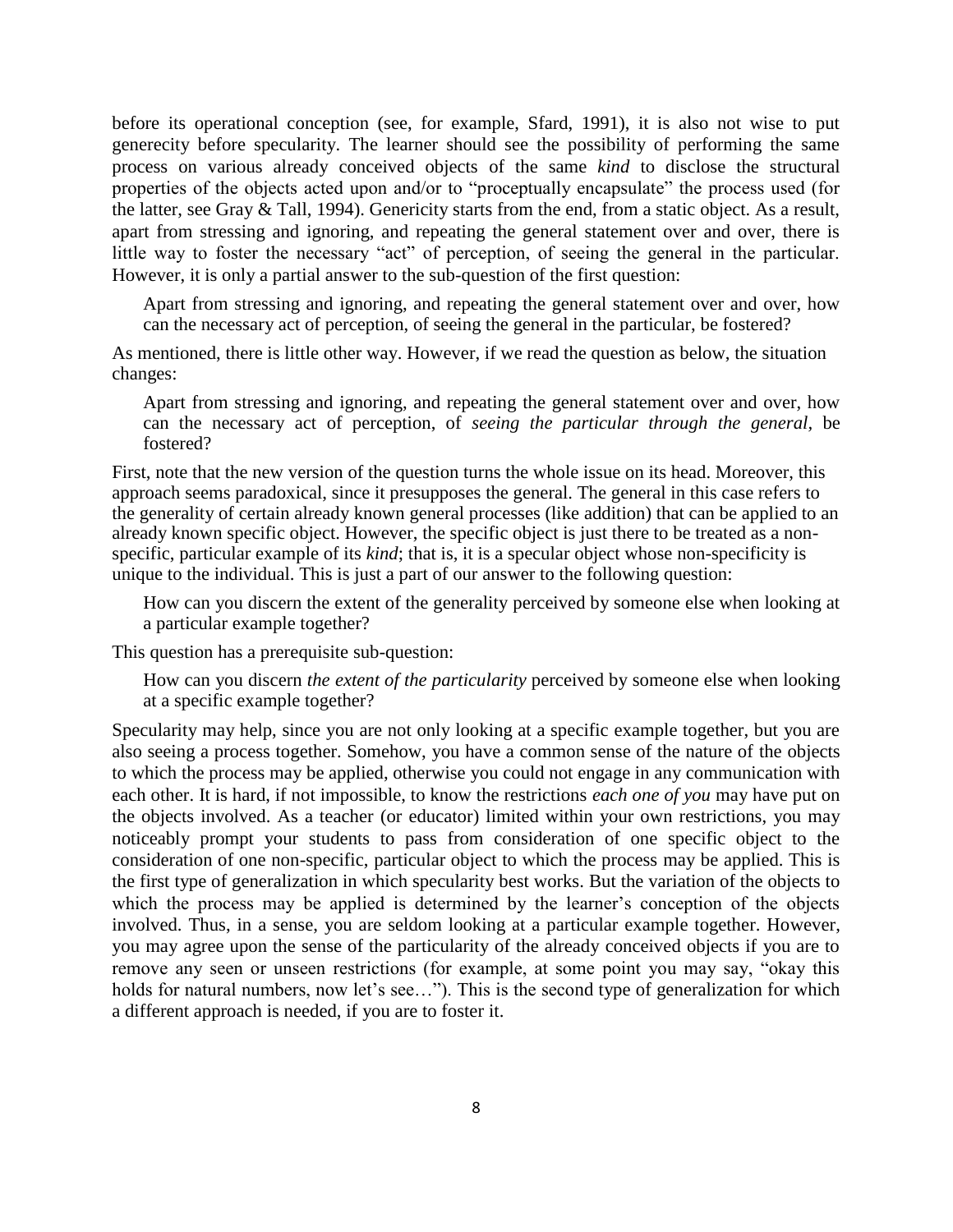## **Acknowledgments**

The author is thankful to Prof. Kaye Stacey for her helpful comments on the first draft of the paper.

#### **Notes**

- [1] The study was conducted by S. Shabani at the Islamic Azad University of Kerman, under my supervision.
- [2] Add to this the possibility of "working memory overload" (see, for example, Fayol, Abdi & Gombert, 1987). In our current research, we use different devices for helping children to keep track of the numbers involved.
- [3] They mainly use the same sequence of operations for different starting numbers.
- [4] If it were not the case for one of the groups, so much the better: there would be a constructive algebraic discussion ahead (see the way we have treated Amir's mistake above).
- [5] Interestingly, Mason *et al.* also use brackets as a starter, and then proceed to the other two methods in the course of "undoing" problems.

#### **References**

- Carraher, D., Schliemann, A. D. & Brizuela, B. M. (2001) Can young students operate on unknowns? In van den Heuvel-Panhuizen, M. (Ed.) *Proceedings of the 25th Conference of the International Group for the Psychology of Mathematics Education,* vol. 1, pp. 130-140. Utrecht, The Netherlands: Utrecht University.
- Davis, R.B. & Maher, C.A. (1997) How students think: the role of representation. In English, L. D. (Ed.) *Mathematical Reasoning: Analogies, Metaphors, and Images,* pp. 93-115. Mahwah, NJ: Lawrence Erlbaum Associates.
- English, L. D. (1991) Young children's combinatoric strategies. *Educational Studies in Mathematics* **22**(5), 451-474.
- Fischbein, E. (1983) Intuition and proof. *For the Learning of Mathematics* **3**(2), 9-18.
- Fayol, M., Abdi, H. & Gombert, J.-E. (1987) Arithmetic problems formulation and working memory load. *Cognition and Instruction* **4**(3), 187-202.
- Foster, D. (2007) Making meaning in algebra: examining students' under-standings and misconceptions. In Schoenfeld, A. H. (Ed.) *Assessing Mathematical Proficiency,* pp. 163-176. New York, NY: Cambridge Uni-versity Press.
- Gray, E. M. & Tall, D. O. (1994) Duality, ambiguity, and flexibility: a "pro-ceptual" view of simple arithmetic. *Journal for Research in Mathematics Education* **25**(2), 116-140.
- Healy, L. & Hoyles, C (2000) A study of proof conceptions in algebra. *Journal for Research in Mathematics Education* **31**(4), 396-428.
- Küchemann, D. & Hoyles, C. (2009) From empirical to structural reasoning in mathematics: tracking changes over time. In Stylianou, D. A., Blan-ton, M. L. & Knuth, E. J. (Eds.) *Teaching and Learning Proof Across the Grades: A K-16 Perspective,* pp. 171-190. New York, NY: Routledge.
- Lee, L. (1996) An initiation into algebraic culture through generalization activities. In Bednarz, N., Kieran, C. & Lee L. (Eds.) *Approaches to Algebra: Perspectives for Research and Teaching,* pp. 87-106. Dordrecht, The Netherlands: Kluwer.

MacGregor, M. & Stacey, K. (1997) Students' understanding of algebraic notation: 11–15.